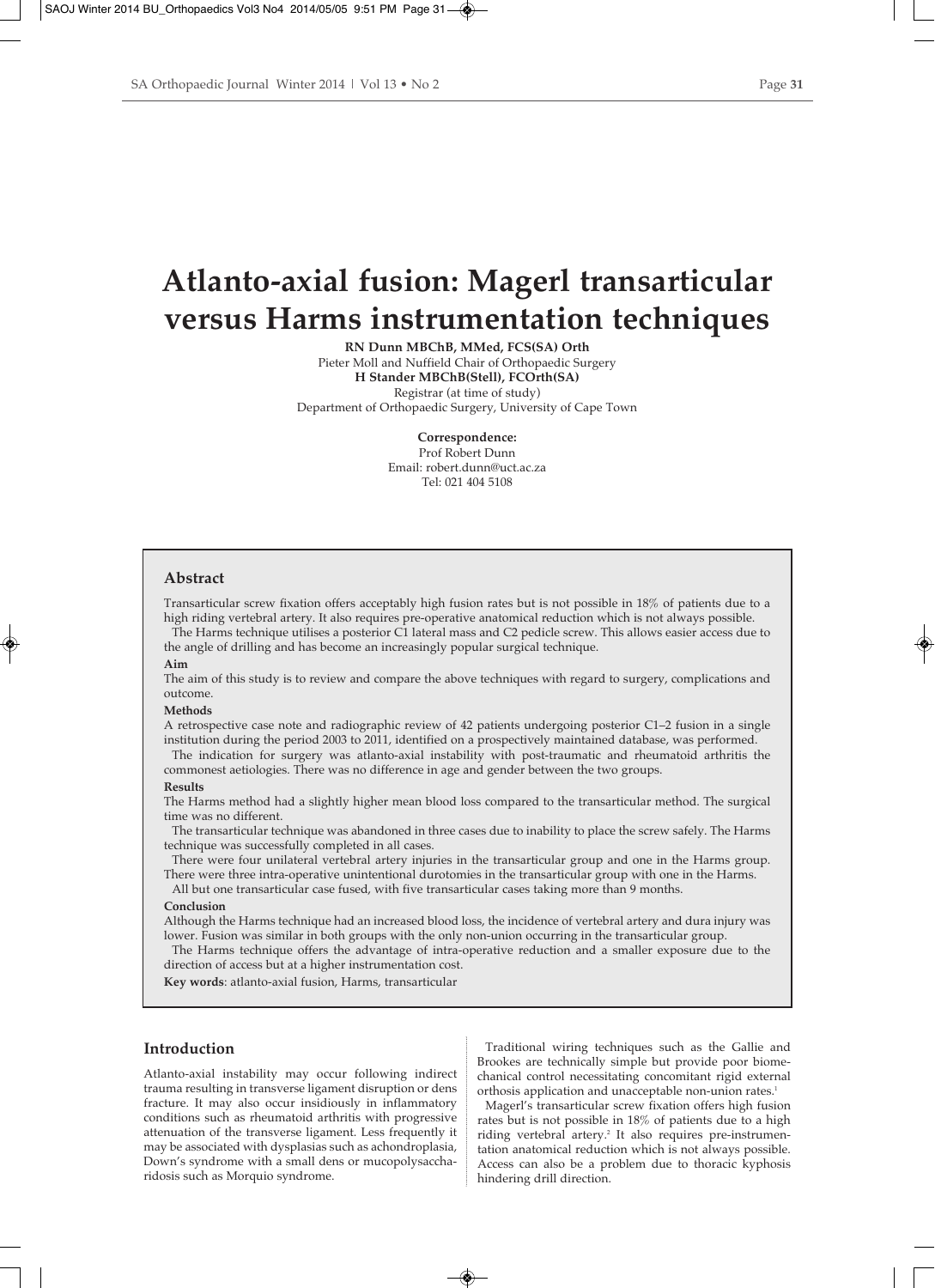The Harms technique utilises a posterior C1 lateral mass and C2 pedicle screw.3 This allows easier access due to the more perpendicular direction of drilling and has become an increasingly popular surgical technique.

The aim of this study is to compare the above techniques with regard to surgery, complications and outcome.

# **Material and methods**

Following institutional research ethics committee approval, a retrospective case note and radiographic review was performed on all patients undergoing posterior C1–C2 fusion by the senior author.

Forty-two consecutive patients were identified from a prospectively maintained database. Twenty-seven underwent transarticular fusion and 15 the Harms technique. This largely represented a change in the surgeon's choice of procedure, initially performing the transarticular technique as the default operation with transition to the Harms procedure.

The two groups were similar in terms of age and gender. The median age was 43 years  $(21–69 \pm 15.7)$  in the transarticular group and 35 (12–74  $\pm$  20.7) in the Harms group. The difference was not statistically significant ( $p=0.14$ ). There were 18 males and nine females in the transarticular compared to nine males and seven females in the Harms group (p=0.53)

In both techniques the patient was positioned prone on a Relton Hall frame with the skull held with a Mayfield clamp. The neck was positioned to optimise access by slight flexion at the occiput but extended in the sub-axial spine. An attempt was made to reduce the C1–2 articulation during this positioning process. Both procedures were performed with lateral fluoroscopy only.

A midline incision was made over C1–2 but extended distally in the transarticular group to allow the required drill angulation. Sub-periosteal exposure of the C1 arch and C2 posterior elements was done. A right-angled hook was used to run on the inner cortex of the C2 lamina in a lateral direction to palpate the medial isthmus, and thus the medial border of the screw placement.

In the transarticular group, a starting point was based about 2–3 mm lateral to this medial isthmic palpation, inferiorly on the C2 lamina, directed in a cephalad direction and neutral in terms of medial–lateral angulation. This was done under lateral image guidance. The C1–2 joint was crossed and anterior C1 lateral mass perforated. Titanium 3.5 mm cortical screws were placed (*Figure 1*).

In the Harms group, the posterior aspect of the C1 lateral mass was visualised after sub-periosteal exposure of the posterior arch and a plane developed inferiorly onto the lateral mass. A Watson-Cheyne was placed into the C1–2 joint, after penetrating the capsule, to allow inferior retraction of the C2 root and improve access to the entry point. A burr was used to create a cortical breach in the lateral mass as it joins the arch superiorly. This allowed stable initial placement of the 2.7 mm drill bit. The path was drilled parallel to the arch with 10–15° convergence. This was observed on lateral image while drilling. A screw was placed with the tulip at the level of the arch, i.e. part of the proximal screw shaft remained visible. C2 pedicle screws were then placed under lateral image after medial isthmic/pedicle palpation (*Figure 2*).



*Figure 1. AP and lateral X-ray of a well-fused transarticular instrumented fusion*



*Figure 2. AP and lateral X-rays of the Harms technique*

Cortico-cancellous bone graft was harvested from the iliac crest in all cases and placed from the C1 arch to C2 lamina. Patients were managed in a Philadelphia collar when up,

for 6 weeks. Patient demographics, surgical indications, intra-operative

variables, complications and radiographic outcome were assessed. X-rays pre-op, post-op, and follow-up at 6 weeks, 3 months, 6 months, 12 months and 24 months were evaluated for successful instrumentation and subsequent fusion.

## **Results**

Trauma predominated over aetiology by accounting for half the cases. The remainder was due to rheumatoid arthritis, os odontoidium, a pathological fracture from tuberculosis and neurofibromatosis-related destruction. This is tabulated in *Table I*.

There was a small statistically significant difference in blood loss between the two groups with a median of 150 ml in the transarticular group and 250 ml in the Harms group. When considering the number of cases that bled more than 500 ml, it was clearly more frequent in the Harms group ( $p=0.016$ ). The cases that bled excessively were two rheumatoid cases (one converted from an aborted transarticular screw), two Dens non-unions and the tuberculosis pathological fracture. There was no difference in surgical time between the two techniques (*Table II*).

The transarticular technique was abandoned in three cases due to inability to place the screw safely. The Harms technique was successfully completed in all cases.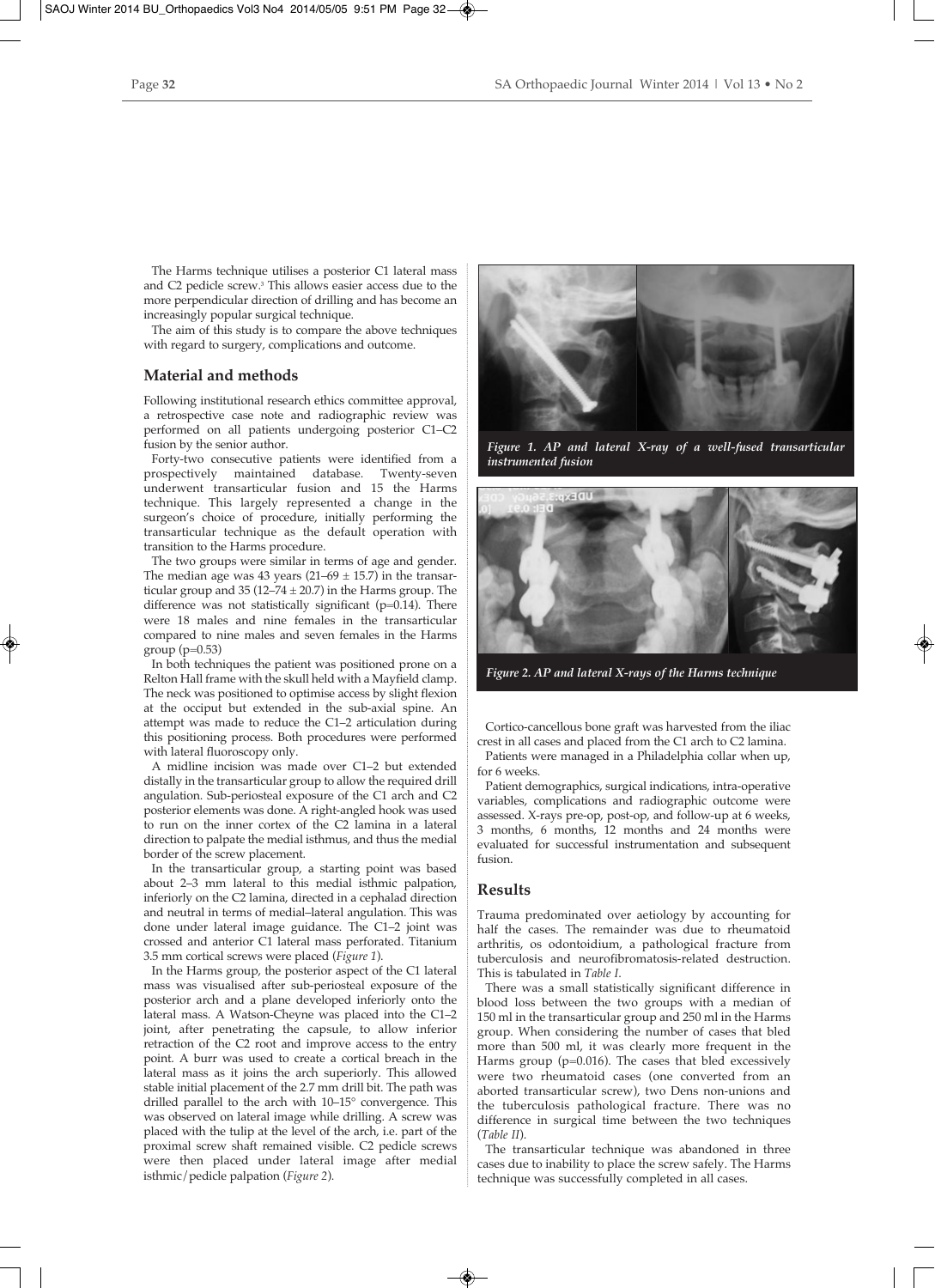|--|--|--|

| Table I: Aetiology of atlanto-axial instability |                |              |              |
|-------------------------------------------------|----------------|--------------|--------------|
| Aetiology                                       | Transarticular | <b>Harms</b> | <b>Total</b> |
| Trauma-related                                  |                |              | 52%          |
| Transverse ligament rupture                     |                |              |              |
| Acute odontoid fracture                         | 5              |              |              |
| Odontoid non-union                              |                |              |              |
| Atlanto-axial rotatory subluxation              |                |              |              |
| Inflammatory spondylopathy                      |                |              | 38%          |
| Rheumatoid arthritis                            | 11             |              |              |
| Other                                           |                |              |              |
| Os odontoidium                                  |                | ר            |              |
| Tuberculosis with C2 fracture                   |                |              |              |
| Neurofibromatosis                               |                |              |              |

There were five unilateral vertebral artery injuries, four in the transarticular group and one in the Harms group. These were easily controlled with screw placement in the former group but the other side not drilled. The Harms injury occurred while tapping for the C1 screw and lacerating the artery as it passes on the C1 arch. The patients suffered no clinically evident effect from the single vertebral artery injuries (*Table III*).

There were four intra-operative unintentional durotomies with CSF leaks. Three were in the transarticular group. These were successfully dealt with at the time of surgery with surgical, muscle and/or Duroseal.

There was one case of instrumentation failure with bilateral screw fracture in the transarticular group. Despite this the patient went onto successful fusion.

There were no cases of neurological deterioration or sepsis. Median time to union was similar in both groups at around 5 months (*Table IV*). All Harms patients were fused by 9 months, with 18% of the transarticular group taking longer than this and one requiring revision for an established non-union.

## **Discussion**

Atlanto-axial instability is a concern due to the risk of myelopathy and sudden death from proximal spinal cord compression.4 The decision to arthrodese the joint is based on the appreciation of this risk and the expectation that stabilisation will not occur spontaneously with conservative means.

In the case of trauma, transverse ligamentous rupture recognised by an atlanto-dens interval of more than 5 mm on the lateral X-ray, is a clear indication as it is not expected to heal.<sup>5</sup> Dens fractures however may heal with restriction of motion but older patients, with marked displacement or angulation are recognised as a high non-union risk.

Theoretically, anterior Dens osteosynthesis allows stabilisation without rotational motion sacrifice but this is often not the case due to spontaneous loss of motion.<sup>5,6</sup> This may be due to associated C1–2 joint injury or the period of postoperative immobilisation and local inflammatory response to injury and surgery. In addition, reverse oblique fractures are not amenable to screw fixation. In non-compliant patients, rigid posterior fusion is the better option in our opinion.

Historically, uninstrumented and posterior wiring techniques (Gallie and Brookes) have been employed.<sup>7</sup> Although simple they provide poor biomechanical control of translation and necessitate rigid external orthoses and have a high non-union risk.

Magerl described the transarticular technique.<sup>2</sup> It offers a stable construct which can be augmented with a posterior tension band between the C1 arch and C2 spine with socalled three-point fixation. This technique is demanding as it requires passage of the drill bit and screw medial and superior to the vertebral artery as it exits C2. Up to 18% of patients have a high riding artery precluding this technique. We have also anecdotally noted that advanced rheumatoid patients tend to have enlarged vertebral artery foramina leaving less bone available for safe screw passage. The risk of vertebral artery injury is  $5\%$  per case.<sup>8</sup> Although a single vertebral artery injury is usually not clinically significant, it creates surgeon distress and necessitates an alternative technique if it occurs with the first screw as the second artery cannot be risked.

The technique also demands anatomical reduction of C1 and C2 to allow a safe trajectory of the drill and subsequent screw. This is not always possible and can be difficult to maintain once reduced.<sup>9</sup>

The Harms technique is initially more challenging to the surgeon as it requires visualisation of the C1 lateral masses which are a least a centimetre deep to the arch.<sup>3</sup> The access can be difficult and excessive epidural bleeding can be encountered, which obliterates the surgeon's view and prevents safe drill placement. This is due to the extensive venous plexus or epidural mesh of veins over the C2 root and posterior thecal sac. It is difficult to control with bipolar as once cauterised, the venous walls become hard and crack easily with further dissection increasing the bleeding. Through trial and error, we have found the most efficient access is by sub-periosteal dissection on the inferior half of the C1 arch. The sharp side of the Watson - Cheyne is used to lift to the periosteum inferiorly, creating a path on the posterior aspect of the C1 lateral mass.

> *The Harms technique is initially more challenging to the surgeon as it requires visualisation of the C1 lateral masses*

| Table II: Blood loss and surgical time |                            |                               |         |  |
|----------------------------------------|----------------------------|-------------------------------|---------|--|
|                                        | <b>Transarticular</b>      | <b>Harms</b>                  | p-value |  |
| Blood loss (median)                    | 150 ml $(25-800 \pm 153)$  | $250$ ml $(50-800 \pm 242.1)$ | $0.02*$ |  |
| Surgical time (median)                 | 90 min $(45-150 \pm 32.9)$ | 95 min $(70-225 \pm 38.1)$    |         |  |
| Blood $loss > 500$ ml                  |                            |                               | 0.016*  |  |
| * indicates statistical significance   |                            |                               |         |  |